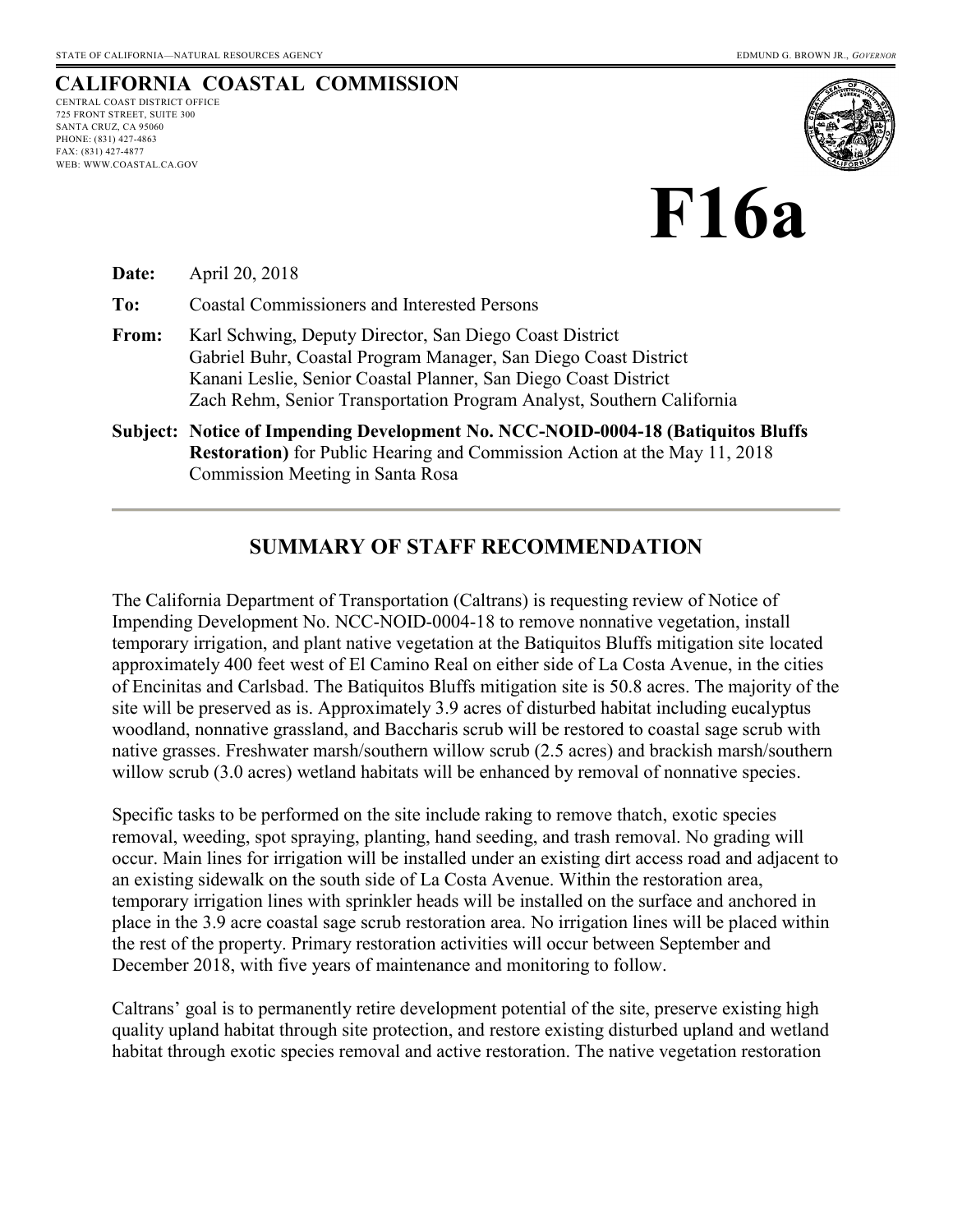and preservation will improve habitat adjacent to the existing open space around the southeast side of Batiquitos Lagoon. Therefore, restoration of the site will strengthen the connection of wetlands to uplands and protect chaparral and coastal sage scrub habitats that support sensitive plants and wildlife. Restoration of the site will also improve wildlife connectivity between the open space areas.

The subject development is part of the development authorized by the certified North Coast Corridor Public Works Plan and Transportation and Resource Enhancement Program (NCC PWP/TREP), a comprehensive program of transportation, community, and resource enhancement projects within what is referred to as the "North Coast Corridor," which extends from La Jolla to Oceanside along the North San Diego County coastline. More specifically, the NCC PWP/TREP includes widening of I-5 to accommodate four high occupancy vehicle lanes, double tracking of the Los Angeles – San Diego – San Luis Obispo (LOSSAN) rail corridor, enhanced coastal bus and bus rapid transit service, a new 27 mile North Coast Corridor Bike Trail that will provide non-motorized connectivity through the corridor, completion of 7 miles of the Coastal Rail Trail, other shorter connections to existing trail networks and transit stations, and resource enhancement projects to mitigate for impacts arising from some of these transportation projects. Batiquitos Bluffs is specifically identified as a mitigation site in the NCC PWP/TREP's Resource Enhancement and Mitigation Program (REMP). The REMP provides for compensatory mitigation to enhance and restore biodiversity and habitat functions on a regional scale in advance of unavoidable impacts associated with NCC PWP/TREP transportation improvements. The REMP is intended to restore and enhance an integrated ecosystem that provides habitat for birds, fish, and benthic organisms, compensating for the loss of ESHAs that will occur from the NCC PWP/TREP transportation improvements, and enhancing ESHAs throughout the coastal zone in north San Diego County.

Jointly prepared by Caltrans and the San Diego Association of Governments (SANDAG), the NCC PWP/TREP was approved by the Commission on August 13, 2014 (PWP-6-NCC-13-0203- 1), and has been amended twice since then (PWP-6-NCC-16-0001-1 and PWP-6-NCC-16-0006- 2). The standard of review for the Commission's review of the NOID is conformity with the certified NCC PWP/TREP, including the policies, design/development strategies, and implementation measures identified therein. The subject NOID was submitted by Caltrans on April 2, 2018, and filed as complete on April 10, 2018. The date by which the Commission must take action on the NOID is May 22, 2018.

Staff recommends that the Commission determine that the impending development is consistent with the certified NCC PWP/TREP, as submitted. The development is consistent with all policies, design/development strategies, and implementation measures of the NCC PWP/TREP. The motion and resolution to implement the staff recommendation are on page 6 of this report.

#### **ADDITIONAL INFORMATION**

Further information on the subject NOID may be obtained from Zach Rehm at (562) 590-5071.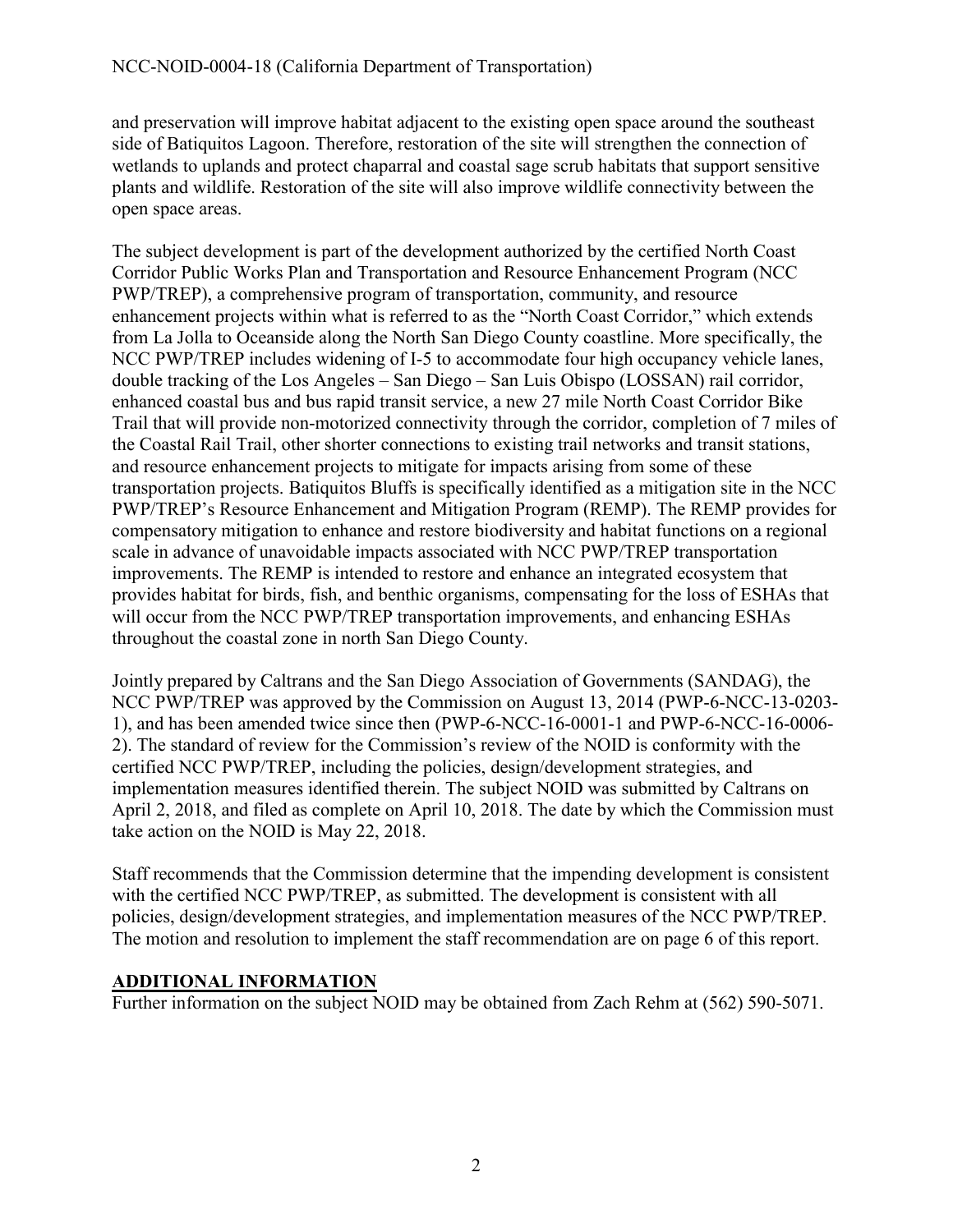# **TABLE OF CONTENTS**

#### **APPENDICES**

Appendix A – Substantive File Documents

#### **EXHIBITS**

Exhibit 1 – Vicinity Map

- [Exhibit 2 Habitat Mitigation and Monitoring Plan](https://documents.coastal.ca.gov/reports/2018/5/F16a/F16a-5-2018-exhibits.pdf)
- Exhibit 3 Temporary Irrigation Plan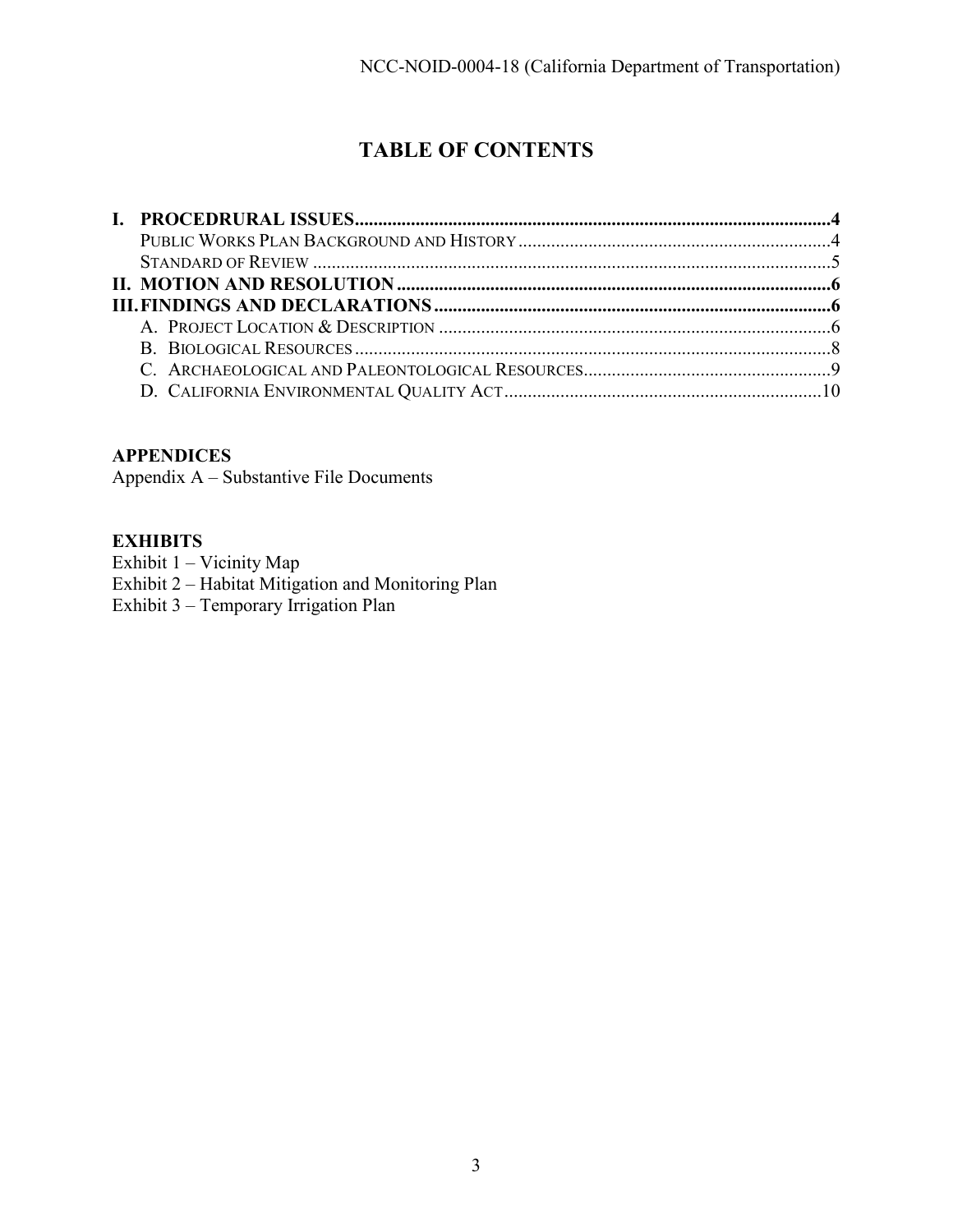# <span id="page-3-0"></span>**I. PROCEDRURAL ISSUES**

#### <span id="page-3-1"></span>**PUBLIC WORKS PLAN BACKGROUND AND HISTORY**

Section 30114 of the Coastal Act defines public works to include, among other things, the following:

> *(b) All public transportation facilities, including streets, roads, highways, public parking lots and structures, ports, harbors, airports, railroads, and mass transit facilities and stations, bridges, trolley wires, and other related facilities. (…)*

*(c) All publicly financed recreational facilities, all projects of the State Coastal Conservancy, and any development by a special district.* 

Section 30605 of the Coastal Act states, in part:

*To promote greater efficiency for the planning of any public works (…) and as an alternative to project-by-project review, plans for public works (…) may be submitted to the commission for review in the same manner prescribed for the review of local coastal programs set forth in Chapter 6 (commencing with Section 30500).* 

A Public Works Plan (PWP) is one of the alternatives available to the Commission and project proponents for Commission review of large or phased public works projects and remains under the authority of the Commission irrespective of coastal permitting jurisdictional boundaries. Developing and implementing a PWP is an alternative to undergoing project-by-project review for the individual public works projects within the plan (which, in the case of the overarching plan of which the current proposal is a part, would require multiple coastal development permits, in multiple jurisdictions, if not processed through a PWP). PWPs must be sufficiently detailed regarding the size, kind, intensity, and location of development to allow the Commission to determine their consistency with the Chapter 3 policies of the Coastal Act (in areas that are pre-LCP certification) or the certified LCP (in post-LCP certification areas). Once the Commission approves a PWP, in general, no coastal development permit is required for a specific project described within it; rather, before commencing each specific project, the project proponent must submit notice in the form of a NOID, which requires the Commission to determine whether the submitted project is consistent with the standards within the PWP, or if conditions are necessary to make it consistent. The PWP at issue here (known as the "NCC PWP/TREP")<sup>1</sup> was approved by the Commission on August 13, 2014.

 $\overline{a}$ <sup>1</sup> As that name implies, this particular PWP is actually more than just a Public Works Plan. The "TREP" portion of the name reflects the fact that the package as a whole (referred to within this note as "the PWP") includes components that were submitted to the Commission as a consistency certification (CC-0002-14), for review via the federal consistency process created by the Coastal Zone Management Act. In August of 2014, the Commission concurred with that consistency certification at the same time it certified the actual Public Works Plan. Finally, the PWP also includes project components that are within the Commission's area of retained jurisdiction, and which therefore remain subject to the normal coastal development permit process, rather than the NOID process typically associated with PWPs.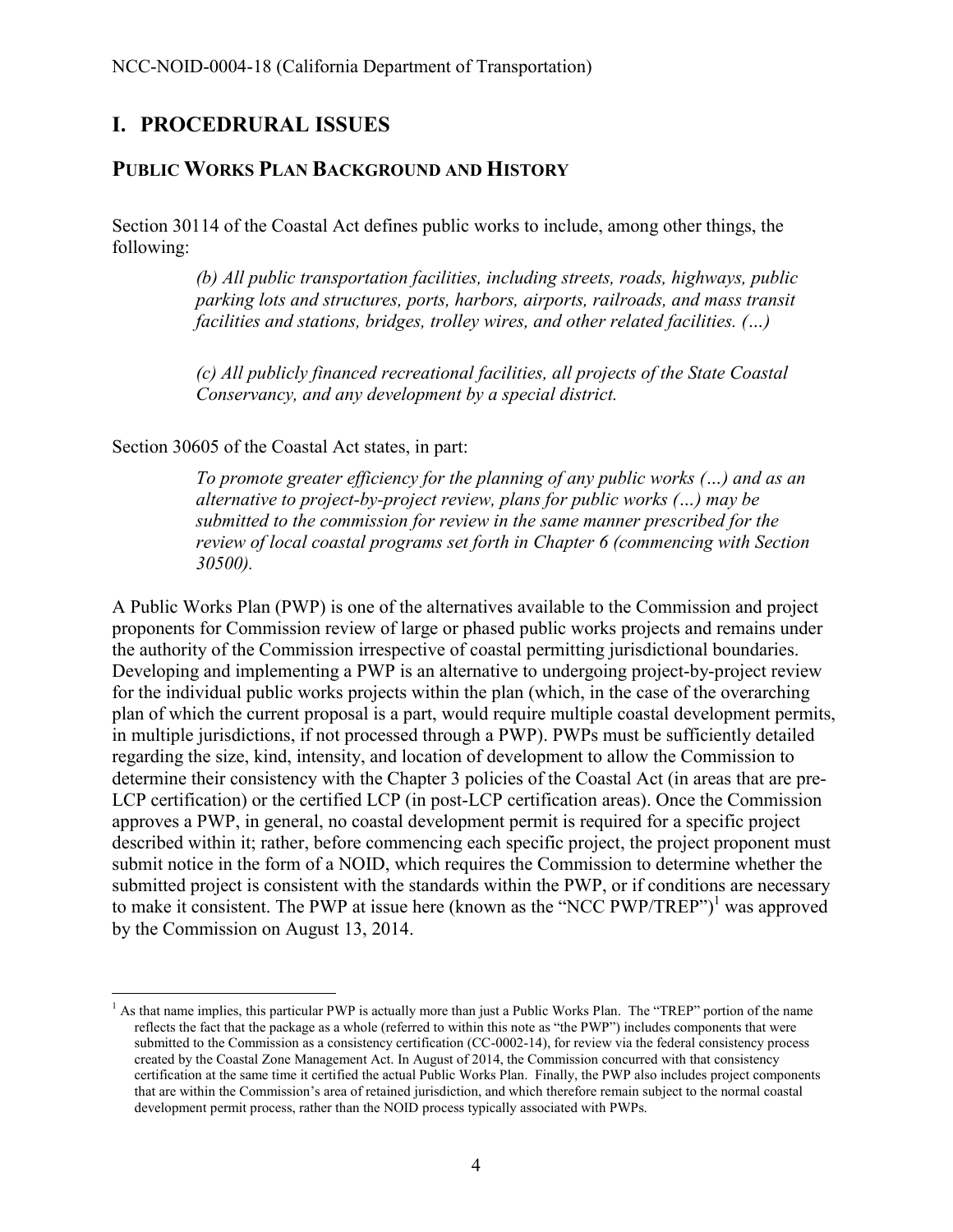Chapter 4 of the NCC PWP/TREP (Scope of Planned Improvements) includes a description of specific projects, including rail improvements (e.g., double-tracking, rail bridge replacement, station improvements, tunnels); Interstate 5 improvements (e.g., high occupancy vehicle lanes, direct access ramp, auxiliary lanes, highway bridge replacement, park-and-rides); other transportation improvements (e.g., bus rapid transit, Coast Highway bus service, interchange improvements); bicycle, pedestrian, and recreational improvements (e.g., Coastal Rail Trail, North Coast Bike Trail, rail crossings, highway crossings, community enhancement projects); and natural resource and environmental improvements (e.g., restoration of corridor lagoons, bridge optimization). The location of these specific projects is also illustrated in several figures within Chapter 4.

Chapter 5 of the NCC PWP/TREP (Coastal Development Policies and Resources) is divided into ten sections with each section containing policies, design/development strategies, and implementation measures, in order of increasing specificity, specific to the relevant issue area. The policies and design/development strategies apply to all NCC PWP/TREP improvements, while the implementation measures are project-specific (each individual implementation measure applying only to certain projects) and apply only to the NCC PWP/TREP improvements that are subject to the NOID review process (as indicated in the footnote on the prior page, this particular PWP includes analyses of projects within the commission's area of retained jurisdiction, which therefore remain subject to the normal CDP process, as well as some components that are to be reviewed through the federal consistency process rather than the NOID process).

# <span id="page-4-0"></span>**STANDARD OF REVIEW**

Sections 30605 and 30606 of the Coastal Act and Title 14, Sections 13357(a)(5), 13359, and 13353-54 of the California Code of Regulations govern the Coastal Commission's review of subsequent development where there is a certified PWP. The standard of review for those portions of the proposed project that are specifically authorized by the PWP component of the NCC PWP/TREP, and for which a NOID has been submitted, is whether the development is consistent with the PWP. Section 13354 requires the Executive Director to review the NOID within five working days of receipt to determine whether it provides sufficient information to determine if the proposed development is consistent with the certified PWP. The notice is to be filed when all necessary supporting information has been received.

Pursuant to Section 13359 of Title 14 of the California Code of Regulations, within 30 working days of the filing of the NOID, the Executive Director shall report to the Commission the pendency of the development and make a recommendation regarding the consistency of the proposed development with the certified PWP. After public hearing, by a majority of its members present, the Commission shall determine whether the development is consistent with the certified PWP as submitted, or whether conditions are needed to bring the development into conformance with the PWP. The NCC PWP/TREP provides that the Commission shall take action within 30 working days of the filing of the NOID, unless Caltrans or SANDAG waive such requirement.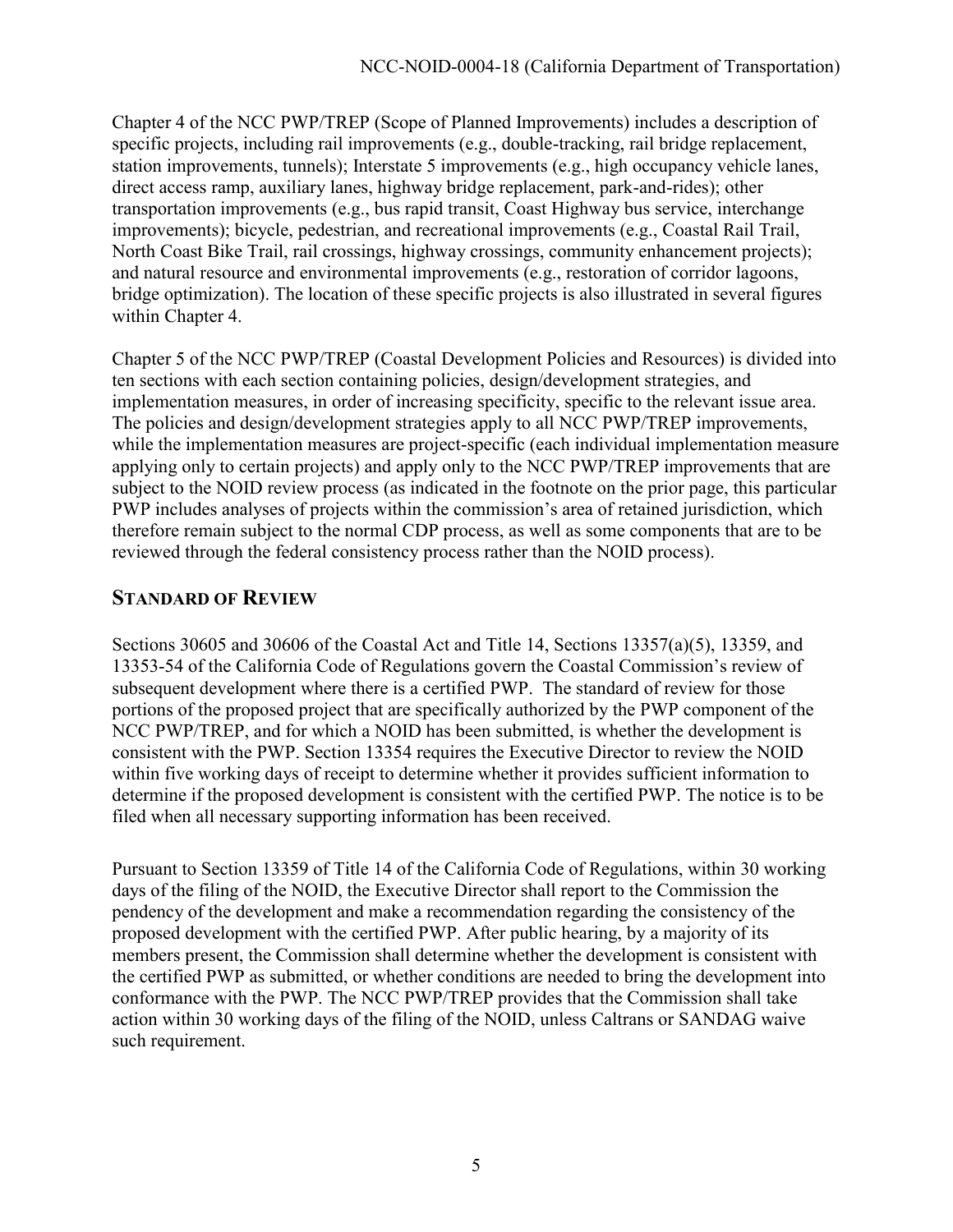# <span id="page-5-0"></span>**II. MOTION AND RESOLUTION**

#### **MOTION:**

*I move that the Commission determine that the development described in Notice of Impending Development NCC-NOID-0004-18 is consistent with the certified North Coast Corridor Public Works Plan and Transportation and Resource Enhancement Program as submitted.*

#### **STAFF RECOMMENDATION:**

Staff recommends a **YES** vote on the foregoing motion. Passage of this motion will result in a determination that the development described in the NOID is consistent with the certified North Coast Corridor Public Works Plan and Transportation and Resource Enhancement Program, and adoption of the following resolution and findings. The motion passes only by affirmative vote of a majority of the Commissioners present.

#### **RESOLUTION TO DETERMINE DEVELOPMENT IS CONSISTENT WITH NCC PWP/TREP:**

*The Commission hereby determines that the development described in Notice of Impending Development NCC-NOID-0004-18 is consistent with the certified North Coast Corridor Public Works Plan and Transportation and Resource Enhancement Program for the reasons discussed in the findings herein.* 

# <span id="page-5-1"></span>**III. FINDINGS AND DECLARATIONS**

### <span id="page-5-2"></span>**A. PROJECT LOCATION & DESCRIPTION**

The development identified in the NOID includes removal of nonnative vegetation, installation of temporary irrigation, and planting of native vegetation at the Batiquitos Bluffs mitigation site located approximately 400 feet west of El Camino Real on either side of La Costa Avenue, in the cities of Encinitas and Carlsbad **([Exhibit 1](https://documents.coastal.ca.gov/reports/2018/5/F16a/F16a-5-2018-exhibits.pdf))**. The project is approximately two miles inland of the Pacific Ocean and approximately 1,000 feet south of Batiquitos Lagoon. It is surrounded primarily by open space, with residential development adjacent to the southeast corner of the site. The Batiquitos Bluffs mitigation site is 50.8 acres. The majority of the site will be preserved as is. Approximately 3.9 acres of disturbed habitat including eucalyptus woodland, nonnative grassland, and Baccharis scrub will be restored to coastal sage scrub with native grasses. Freshwater marsh/southern willow scrub (2.5 acres) and brackish marsh/southern willow scrub (3.0 acres) wetland habitats will be enhanced by removal of nonnative species **([Exhibit 2\)](https://documents.coastal.ca.gov/reports/2018/5/F16a/F16a-5-2018-exhibits.pdf)**.

Specific tasks to be performed on the site include raking to remove thatch, exotic species removal, weeding, spot spraying, planting, hand seeding, irrigation, and trash removal. No grading will occur. To prepare the site, the restoration and wetland areas with nonnative vegetation will be cleared of dead plant material and weed seeds. Within the restoration area, the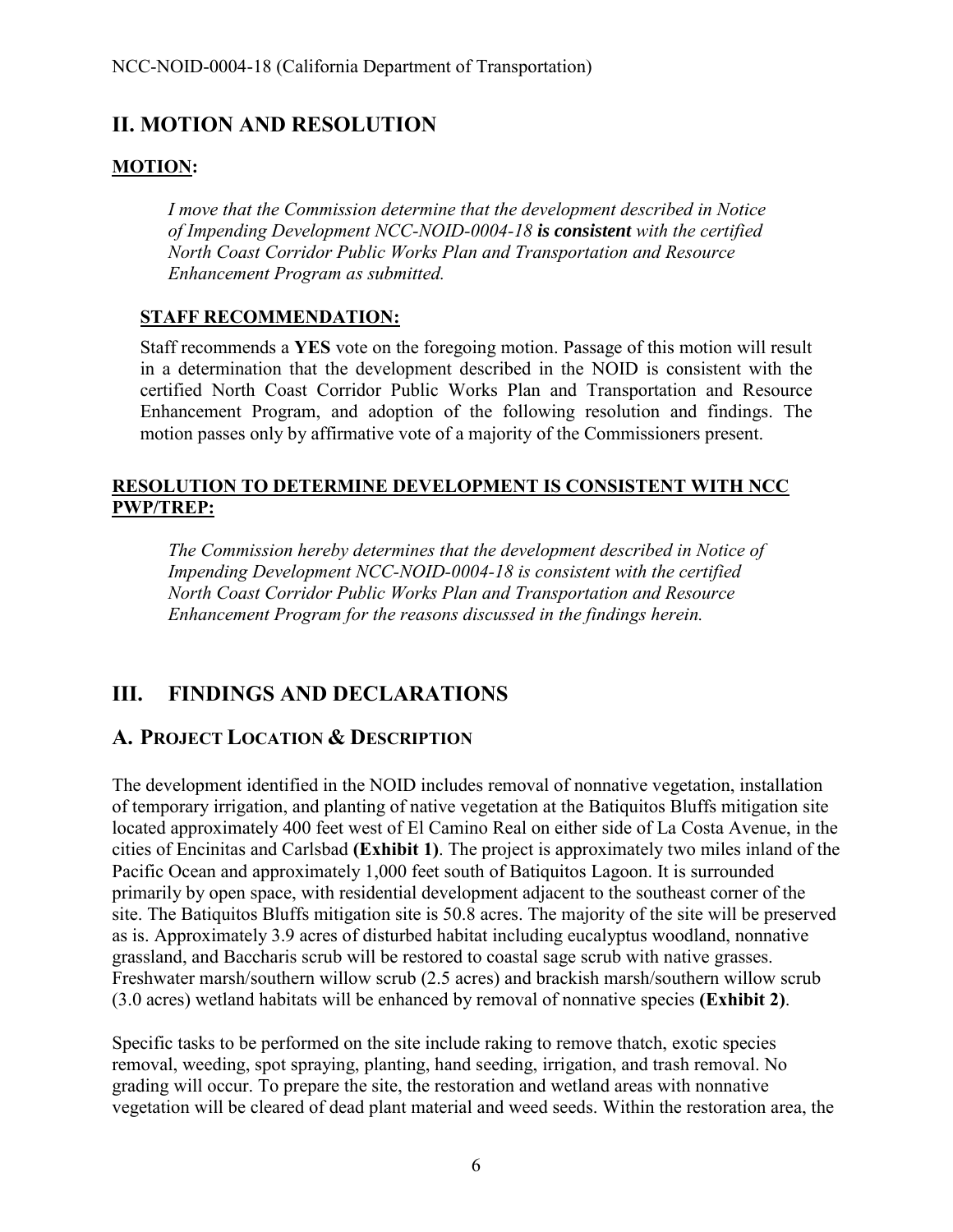decomposed material from exotic species will be raked to remove seeds and expose soil to allow annual native species that still may exist in the seed bank to germinate. Nonnative species in the wetland onsite north of La Costa Avenue will be removed by spraying with herbicides and/or cutting above the surface and removal and spraying. No planting will occur within the wetland north of La Costa Avenue.

Main lines for irrigation will be installed under an existing dirt access road and adjacent to an existing sidewalk on the south side of La Costa Avenue. Within the 3.9 acre coastal sage scrub restoration area, temporary irrigation lines with sprinkler heads will be installed on the surface and anchored in place **([Exhibit 3](https://documents.coastal.ca.gov/reports/2018/5/F16a/F16a-5-2018-exhibits.pdf))**. No irrigation lines will be placed within the rest of the property. All irrigation will be installed prior to planting onsite. The water source for the site is recycled water from La Costa Avenue. After initial establishment of plants onsite, irrigation will mimic natural rainfall patterns, except where dry season irrigation is necessary to prevent plant death or damage. All irrigation will be removed at the end of the project, which is expected to last five years.

The majority of the existing native vegetation will be preserved; however, some coyote bush plants may be trimmed or removed to access weedy areas and lay irrigation pipe on grade. Access to the site will be through the existing access road off La Costa Avenue. Following clearing of exotic species and installation of irrigation, the site will be planted by hand with a combination of container and seed stock. The site will be revegetated with coastal sage scrub species including coastal sagebrush, flat-topped buckwheat, deerweed, California encelia, black sage, white sage (*Salvia apiana*), lemonadeberry (*Rhus integrifolia*), laurel sumac (*Malosma laurina*), coastal prickly-pear, toyon (*Heteromeles arbutifolia*), giant wild rye (*Leymus condensatus*), and purple needle-grass. Primary restoration activities will occur between September and December 2018, with five years of maintenance and monitoring to follow.

Caltrans' goal is to permanently retire development potential of the site, preserve existing high quality upland habitat through site protection, and restore existing disturbed upland and wetland habitat through exotic species removal and active restoration. The native vegetation restoration and preservation will improve habitat adjacent to the existing open space around the southeast side of Batiquitos Lagoon. Therefore, restoration of the site will strengthen the connection of wetlands to uplands and protect chaparral and coastal sage scrub habitats that support sensitive plants and wildlife. Restoration of the site will also improve wildlife connectivity between the open space areas.

Batiquitos Bluffs is specifically identified as a mitigation site in the NCC PWP/TREP's Resource Enhancement and Mitigation Program (REMP). The REMP provides for compensatory mitigation to enhance and restore biodiversity and habitat functions on a regional scale in advance of unavoidable impacts associated with NCC PWP/TREP transportation improvements. The REMP provides for the establishment, restoration, enhancement, preservation, and long-term management of coastal wetlands and adjacent riparian areas, transitional habitats, and upland areas. The approved program is intended to restore and enhance an integrated ecosystem that provides habitat for birds, fish, and benthic organisms, compensating for the loss of ESHAs that will occur from the NCC PWP/TREP transportation improvements, and enhancing ESHAs throughout the coastal zone in north San Diego County.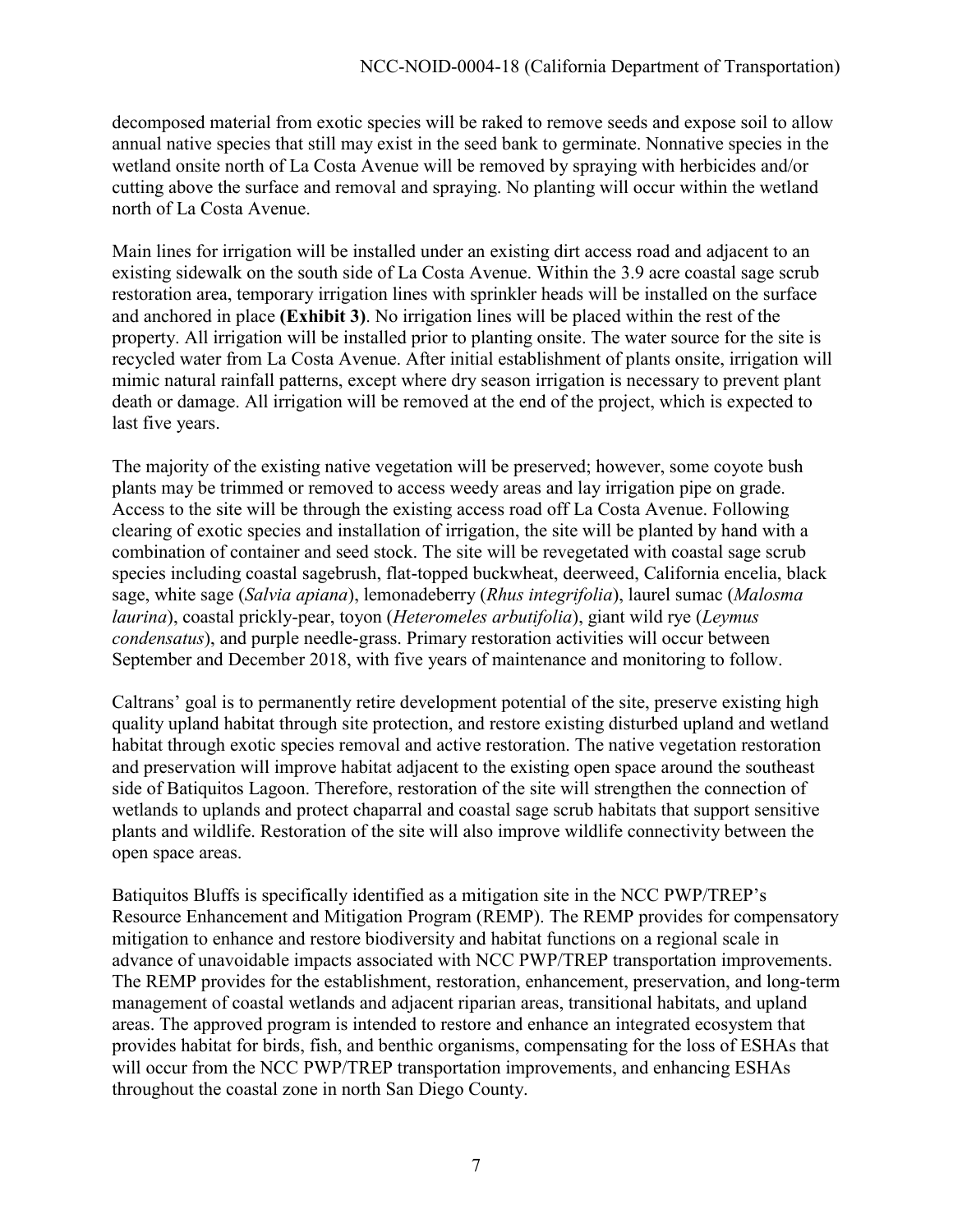#### NCC-NOID-0004-18 (California Department of Transportation)

The Batiquitos Bluffs mitigation site contains 41.4 acres of high quality upland habitat which will be preserved in perpetuity. Through the provisions of the REMP, the enhancement and preservation of the Batiquitos Bluffs mitigation site will serve to mitigate long-term temporary impacts to upland habitat associated with NCC PWP/TREP transportation improvements, including Phase 1/Stages 2 & 3 (CDP 6-18-0204 and NOID NCC-NOID-0003-18) of the Interstate 5 NCC Project approved by the Commission in April 2018. Pursuant to Section 6B.2.3.1 of the REMP, disturbances resulting in impacts lasting more than 12 months are defined as long-term temporary impacts and must be mitigated either through revegetation with native species of other nonnative habitat temporary impact areas at a 1:1 ratio of replacement to impacts, or the preservation of high-quality native habitat under the threat of development at a 2:1 ratio of preservation to impacts. Habitat preservation credits are intended only as mitigation for long-term temporary impacts by ensuring long-term preservation of upland sites in advance of any construction impacts.

In addition to receiving credits for preserving high quality upland habitat, Caltrans anticipates receiving mitigation credits for 3.9 acres of upland habitat restoration through the subject project. Mitigation credit release is based on the timing of site-specific Habitat Mitigation and Monitoring Plan (**[Exhibit 2\)](https://documents.coastal.ca.gov/reports/2018/5/F16a/F16a-5-2018-exhibits.pdf)** approval, mitigation project implementation, and attainment of specific site protections and project performance criteria. All credit releases are subject to the review and approval of the REMP Working Group, which includes staff from the California Coastal Commission, California Department of Fish and Wildlife, California Regional Water Quality Control Board, U.S. Army Corps of Engineers, U.S. Fish and Wildlife Service, and National Marine Fisheries Service.

Caltrans has submitted a Consistency Analysis for Environmentally Sensitive Habitat Areas (ESHA) and a Consistency Analysis for Archaeological and Paleontological Resources. The analyses discuss the NOID's consistency with the relevant sections of Chapter 5 of the NCC PWP/TREP. The project does not include any changes to public access or any new development that would adversely impact visual resources.

# <span id="page-7-0"></span>**B. BIOLOGICAL RESOURCES**

Policy 5.5.1 of the NCC PWP/TREP states:

*Development of NCC transportation facility and community enhancement projects shall be sited and designed to ensure that ESHAs are protected against any significant disruption of habitat values. Development in areas adjacent to ESHAs shall be sited and designed to prevent impacts that would significantly degrade those areas, and shall be compatible with the continuance of those habitat and recreation areas.* 

The goal of the project is to preserve existing high quality upland Environmentally Sensitive Habitat Areas (ESHA), restore existing disturbed upland habitat, and enhance existing wetlands. No direct or permanent impacts to ESHA are anticipated as part of the project. Impacts to California gnatcatchers and other bird species will be avoided by completing primary restoration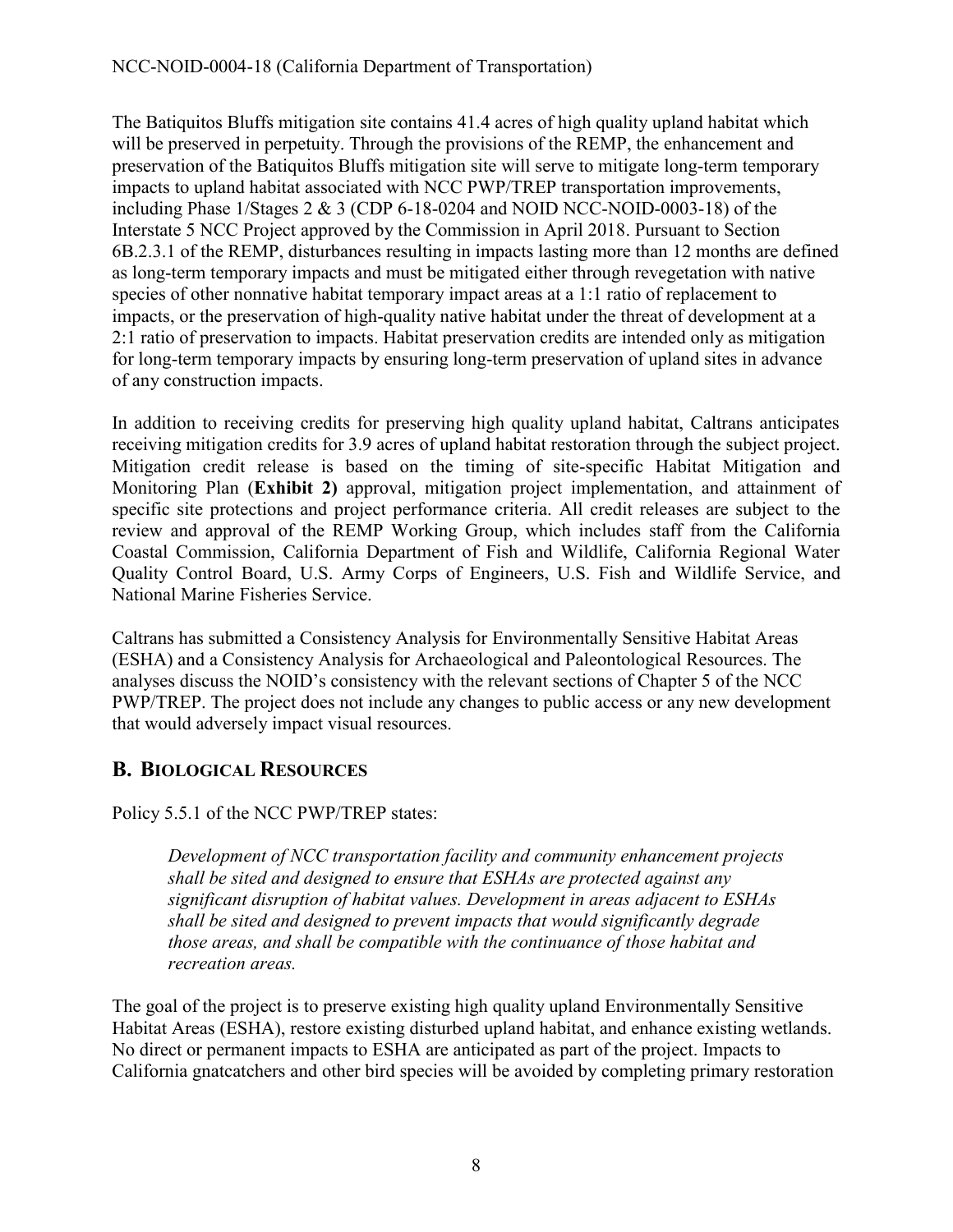activities (vegetation removal, weeding, planting) outside of bird nesting season. All project restoration work will be monitored by a Caltrans Biologist and Mitigation Specialist.

In accordance with Design and Development Strategy (DDS) 4, mitigation measures to protect sensitive vegetation communities and rare plants have been incorporated into the project. All feasible efforts will be made to eradicate invasive species, consistent with Implementation Measure (IM) 5.5.3 and DDS 5. All native habitats outside the project limits will be temporarily fenced during construction, consistent with IM 5.5.1. Additionally, in accordance with IM 5.5.4, to minimize impacts to nesting migratory bird species, all native vegetation and non-native shrubs and trees within the impact areas shall be removed outside of the breeding season (February 15 to September 15).

This mitigation project was approved by the REMP, and was found to significantly enhance wetland and restore upland habitat resources, all of which will facilitate enhancement of ESHA and special-status species throughout the North Coast Corridor. A Habitat Mitigation and Monitoring Plan has been prepared for the site **([Exhibit 2\)](https://documents.coastal.ca.gov/reports/2018/5/F16a/F16a-5-2018-exhibits.pdf)** and includes the above referenced best practices and avoidance measures. Pursuant to the REMP, a Long-Term Management Plan for the mitigation site must be prepared before the next batch of mitigation credits can be released, which will require ongoing monitoring and satisfaction of performance standards. The project is expected to provide 41.4 acres of upland preservation, 3.9 acres of upland restoration, 3.0 acres of brackish marsh/riparian enhancement (no mitigation credits expected), and 2.5 acres of freshwater marsh/riparian enhancement (no mitigation credits expected). The REMP provides that the U.S. Fish and Wildlife Service will grant credit for the 3.0 acres of enhancement in order to mitigate for potential future indirect impacts to Ridgway's rails when the Batiquitos Bridge is replaced in the future, but the Commission cannot accept enhancement as compensatory mitigation. The enhancement of 2.5 acres of freshwater/riparian also cannot be granted mitigation credits by the Commission but Caltrans will conduct weeding to reduce weed seed adjacent to the restoration area and to enhance the wetland. Such enhancement is consistent with Policy 5.5.1 of the NCC PWP/TREP, which states that development shall be compatible with the continuance of habitat areas.

Therefore, the Commission finds that the subject NOID, as submitted, is consistent with the applicable policies, design/development strategies, and implementation measures included in Section 5.5.3 (Environmentally Sensitive Habitat Areas and Special Status Species) of the NCC PWP/TREP.

### <span id="page-8-0"></span>**C. ARCHAEOLOGICAL AND PALEONTOLOGICAL RESOURCES**

Policy 5.6.1 of the NCC PWP/TREP states:

*New highway development, rail station and pedestrian crossings, and associated community and resource enhancement improvements shall strive to protect and minimize impacts to archaeological and paleontological resources. Where new development may potentially adversely impact archaeological or paleontological resources, appropriate mitigation measures, including the measures identified below, shall be required and implemented.*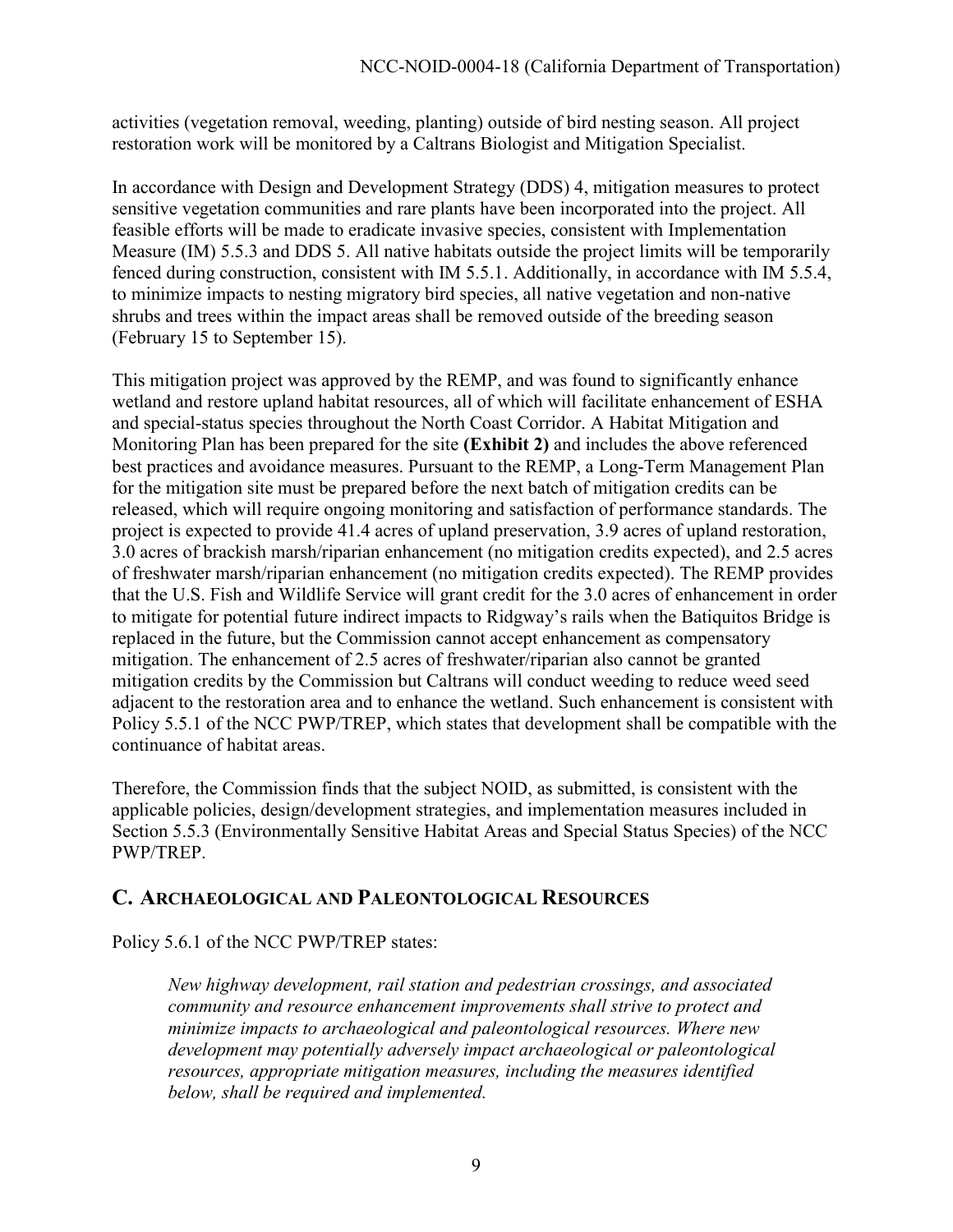Caltrans has conducted a records search, Native American consultation, consultation with the Encinitas Historic Society, and an archaeological pedestrian survey for the project area, consistent with Design and Development Strategy 3. Two Native American sites with artifact scatter and historic-era building foundations have been identified within the project area. Caltrans states that soil in these areas has previously been disturbed and that the subject habitat restoration and preservation project does not include any grading and will not impact the Native American sites. Caltrans also notes that of those Native American tribes, groups, and individuals that have responded to Caltrans' consultation efforts for this specific project, none have expressed concerns regarding Caltrans' efforts to identify historic properties of tribal religious and cultural value or with the project itself.

Consistent with DDS 1, a qualified Native American monitor and archaeologist will be present at all times during ground-disturbing activities in areas of known or suspected significance. Should previously unknown archaeological and/or paleontological resources be encountered during restoration activities, all activity that could damage or destroy these resources shall be temporarily suspended until Native American representatives, archaeologists, and/or paleontologists, as applicable, have examined the site and mitigation measures have been developed that address impacts of the project on archaeological and/or paleontological resources.

Based on the limited nature of project activities and the avoidance measures identified in this section, Caltrans found that the project will have no adverse effect on historic properties, and the State Historic Preservation Officer concurred on February 7, 2018.

As submitted, the development will avoid impacts to archaeological resources. In addition, there is no potential to impact paleontological resources due to the limited scope of the project activities. Therefore, the Commission finds that the subject NOID, as submitted, is consistent with the applicable policies, design/development strategies, and implementation measures included in Section 5.6.3 (Archaeological and Paleontological Resources) of the NCC PWP/TREP.

# <span id="page-9-0"></span>**D. CALIFORNIA ENVIRONMENTAL QUALITY ACT**

Pursuant to Public Resources Code Section 21067 and Sections 15050 and 15051 of Title 14 of the California Code of Regulations, Caltrans is the lead agency, for purposes of the California Environmental Quality Act (CEQA), for the project at issue in this report, as it is the public agency with principal responsibility for carrying out the I-5 related improvements, as well as the larger NCC PWP/TREP. As the lead agency under CEQA, Caltrans certified a Final Environmental Impact Report (EIR) addressing the subject plan on October 23, 2013.<sup>2</sup> Caltrans is also the state-designated lead agency under CEQA for the rail component of the NCC PWP/TREP, and as such, released the LOSSAN FINAL Program EIR/EIS in September 2007, with the Record of Decision issued on March 18, 2009.

 $\overline{a}$ <sup>2</sup> The certification of that EIR was the subject of litigation in San Diego Superior Court; *Cleveland National Forest Foundation v. California Department of Transportation*, San Diego Superior Court Case No. 37-2013-00078391-CU-TT-CTL. According to Caltrans, the matter was dismissed with prejudice on January 10, 2017, pursuant to a settlement agreement, and the EIR remains valid and in effect.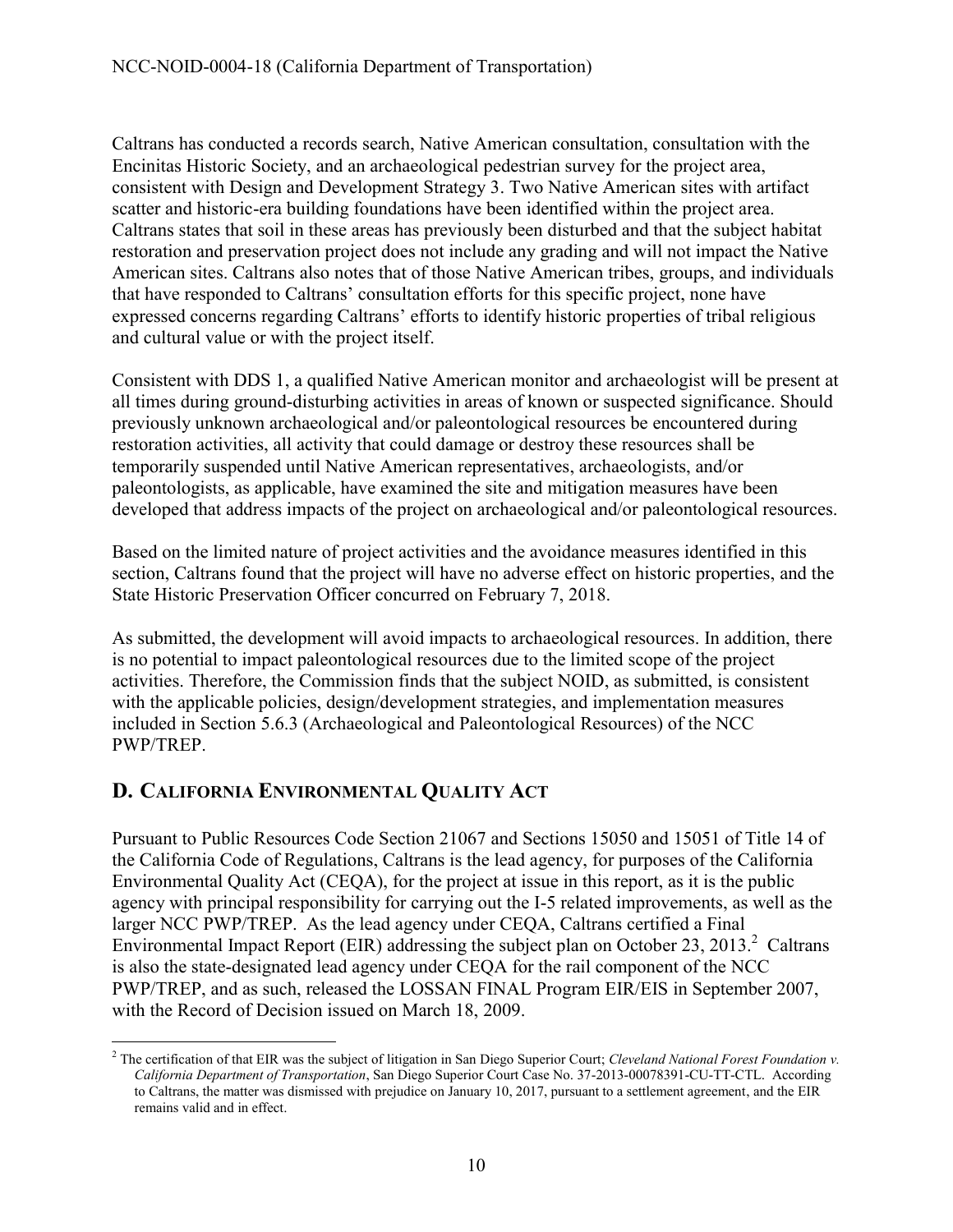Although the Commission is only a "responsible agency" under CEQA, as an agency with a certified regulatory program under CEQA Section 21080.5, the Commission must consider alternatives and mitigation measures that would substantially lessen any significant adverse environmental effects that that the proposal would otherwise have on the environment. Section 21080.5(d)(2)(A) prohibits the Commission from approving a proposed development if there are feasible alternatives or feasible mitigation measures available which would substantially lessen any significant adverse effect which the activity may have on the environment. There are no feasible alternatives or mitigation measures available which would substantially lessen any significant adverse impact that the activities may have on the environment because, as proposed, the project will not result in any significant adverse impacts. Therefore, the Commission finds that the NOID is consistent with CEQA Section  $21080.5(d)(2)(A)$ , as well as the applicable provisions of the NCC PWP/TREP.